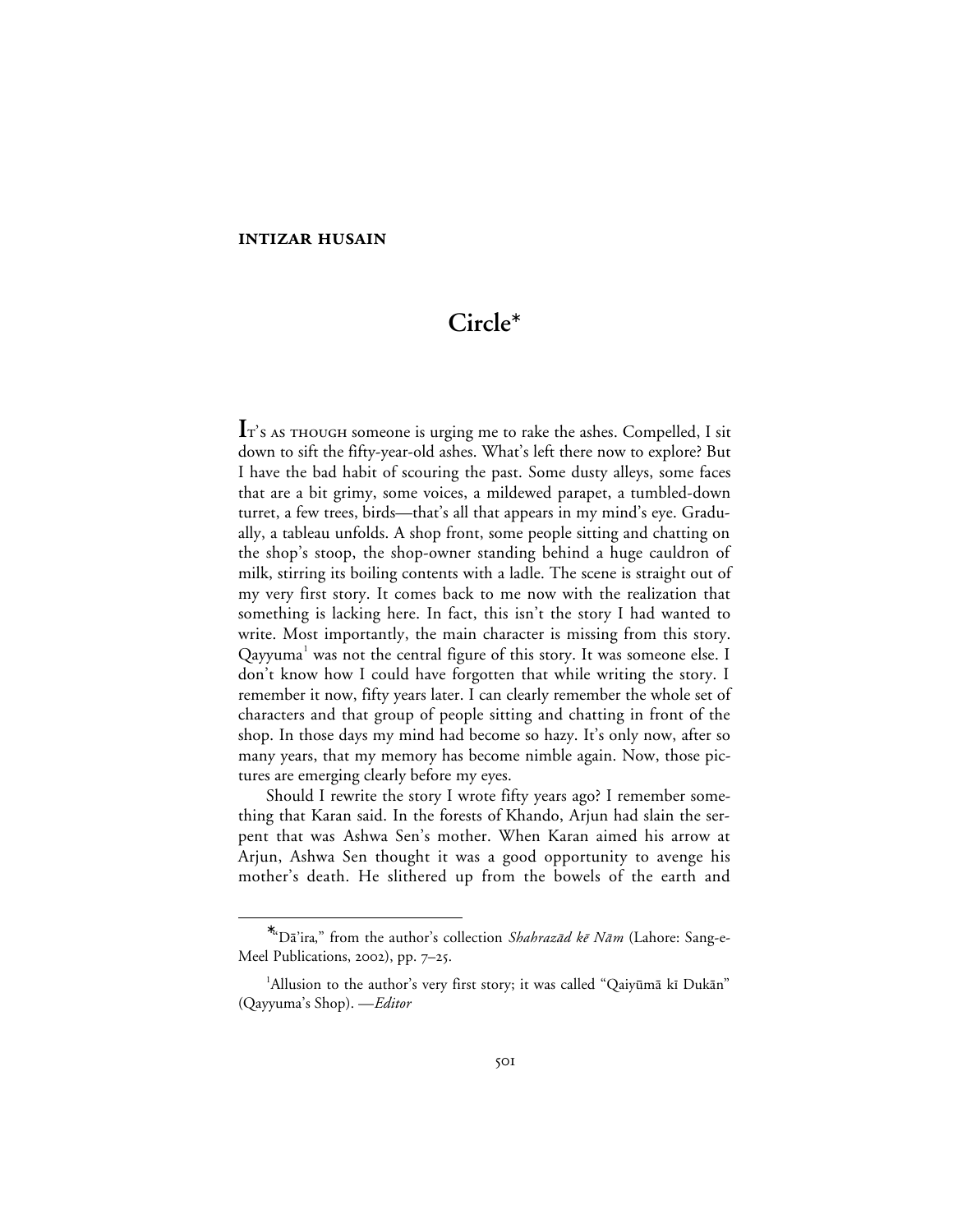wrapped himself around Karan's arrow. But with a single stroke, Krishanji caused Karan's chariot to get stuck in the mud at that very moment and Karan's arrow went to naught. The serpent, Ashwa Sen, beseeched Karan to let him entwine himself once again around his arrow and shoot Arjun once more. But Karan said he did not believe in reusing an arrow once it had left his bow. If the arrow was wasted, then so be it; it was destined to go to waste. I mull over whether I should attempt to rewrite the story that has been squandered. After much dilly-dallying, I make up my mind. Karan's words went away with him. I must attempt to write that story again.

*No, that story has gotten away from you now. Someone else will write it.*

I hear these words but I'm confounded. Where did they come from? Who said them? Did they come from within the story or from among its cast of dramatis personae? Well, never mind. Someone else could also write the story. But the story must be written again. But then who will be this other who will write it? Anybody else could do the job. I wasn't the only one who was present. There were scores of others. Although, everyone else left at some point or other, except for that one person. So, who will be the other? I'm the only other. Now, I shall write the story. Yes, I … even though I'm one of those who left, all the others have made new homes in new lands. I was the only one who never found peace and tranquility. Sometimes, I'm seized by doubt. Have I left that place or not? It seems as though that other person has gotten left behind. And the rest have all come here. And I, I'm neither here nor there. Like a restless spirit. Anyhow, I'm not about to tell my story here. I have to tell the story of the person who is the central character in that story.

Before I begin the story, I have to first outline the map of that town for you. But even before I do that for you, you also have to understand that towns are not just about geography, nor are they just a cluster of dwellings rooted in solid earth. One part of them is on the ground, the rest is inside our minds and souls. And that's why there's no point in giving the geographical name of that town. Of course, you can see the town as it stands with your own eyes, but there's far more to it than what meets the eye. I've seen the town in so many guises that I've started calling it Rupnagar (Guisetown). And what a town it was! I mean, on the surface it was like any other town. As colorless and drab as all small towns are fated to be. There used to be such a crowd in the grocers' market. The air would be heavy with the pungent smell of asafoetida. Sacks of asafoetida, turmeric, chilies and salt would be piled up inside the shops. You could find everything there. When pulao or korma had to be cooked at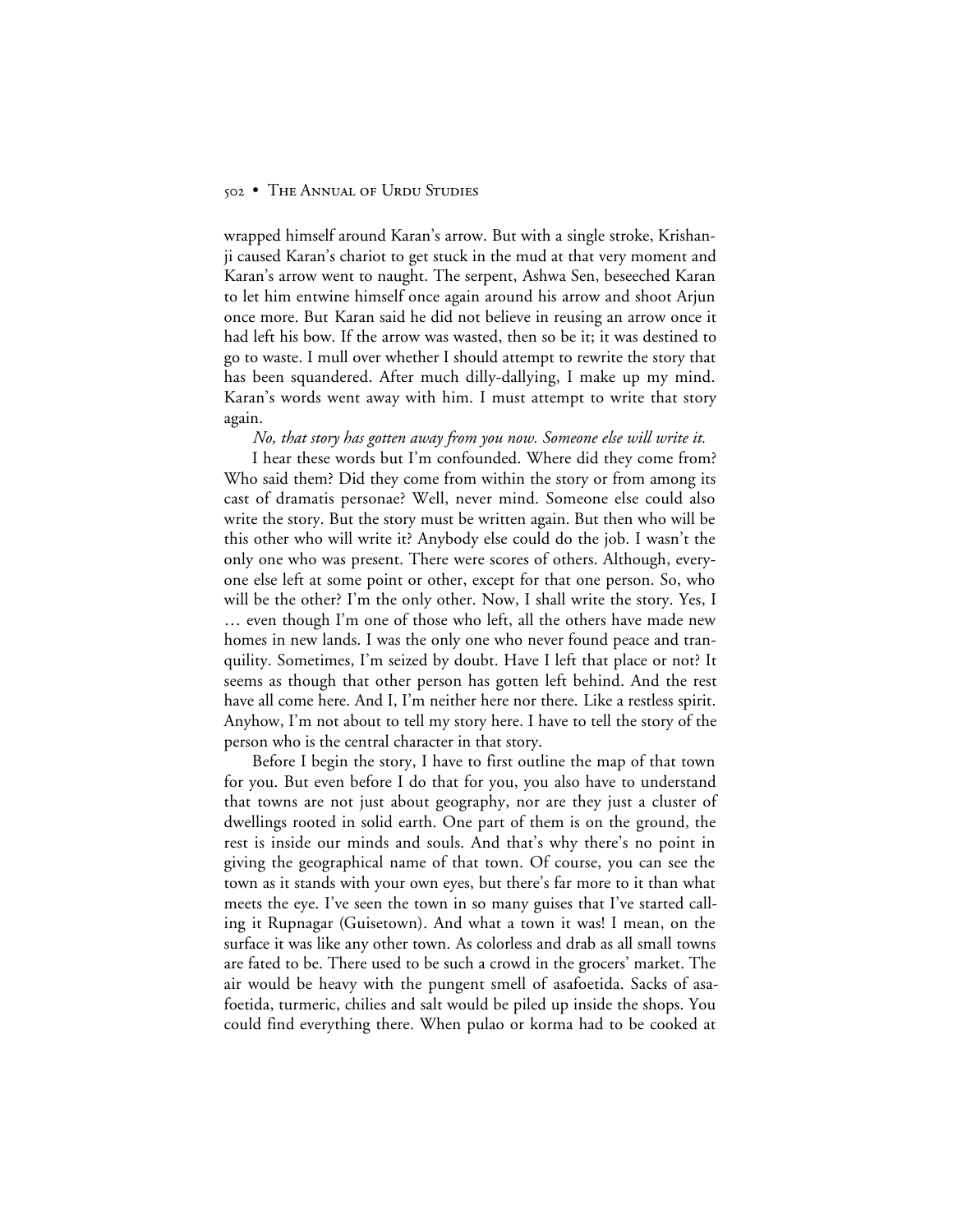home for special guests, I would buy, from this very market, cardamom, mace, nutmeg and saffron wrapped in bits of paper. But the big market would be even more crowded, what with bales of cotton stacked in piles, and carts loaded with grain, and slabs of raw jaggery all jostling for space. And such a crowd of buyers that God save you from that crush of people! But it wasn't so much the buyers as the slabs of jaggery that took up all the space. And among the buyers there were also sparrows and pigeons, and also a few partridges. If you wanted to see a still bigger crowd you could go to the open-air market near the pond. The place was so full of dirt that by evening a film of dust coated the radishes, turnips, cauliflowers, cabbages, pumpkins, spinach, potatoes, and the assortment of greens and other vegetables.

The pond would only be full of water during the monsoon rains. What a large, deep pond that was, with steps on all sides. It looked like a large overflowing sea. During the monsoons, the water became green. In the summer, the water sank to the lowest step and clouds of dust billowed everywhere as the water completely disappeared. During its dry days the pond was distinguished by the two bulls that were usually found standing in it. One was a dirty white, the other black. They stood in splendid silence: one on the right edge of the pond, the other on the far left. The dirty white bull was more irritable; he would begin to snort and paw for no reason. Sometimes he would rush towards the big market, snorting and hissing. He had such an awesome presence that the crowd would part like a layer of algae on the surface of a pond and he would rush through them with complete disregard. Sometimes the black bull would also become restless. Then he too would come out of the pond with imperious measured steps and walk, snorting and bellowing all the way, towards the grocers' market and then on towards the open market and the cluster of small shops. Talking about the cluster of shops reminds me that once the two bulls came face to face with each other there. It seemed like the end of the world. There they stood, with their horns locked in mortal combat. How far the white bull pushed the black one! But when the black bull pushed back, all the trays laden with sweets at Mitthan Lal's halwai shop had been overturned. So you can imagine …

Mitthan Lal was one of a kind. His *gujiya* was so fantastic that *pera*makers from Mathura and Badayun would come to kiss his hands. How grand his shop looked on the eve of Diwali. Trays filled with sweets would rise in tiers from the floor to the ceiling of his shop. You could find just about every type of sweet here—from *gujiya* to *tangani.*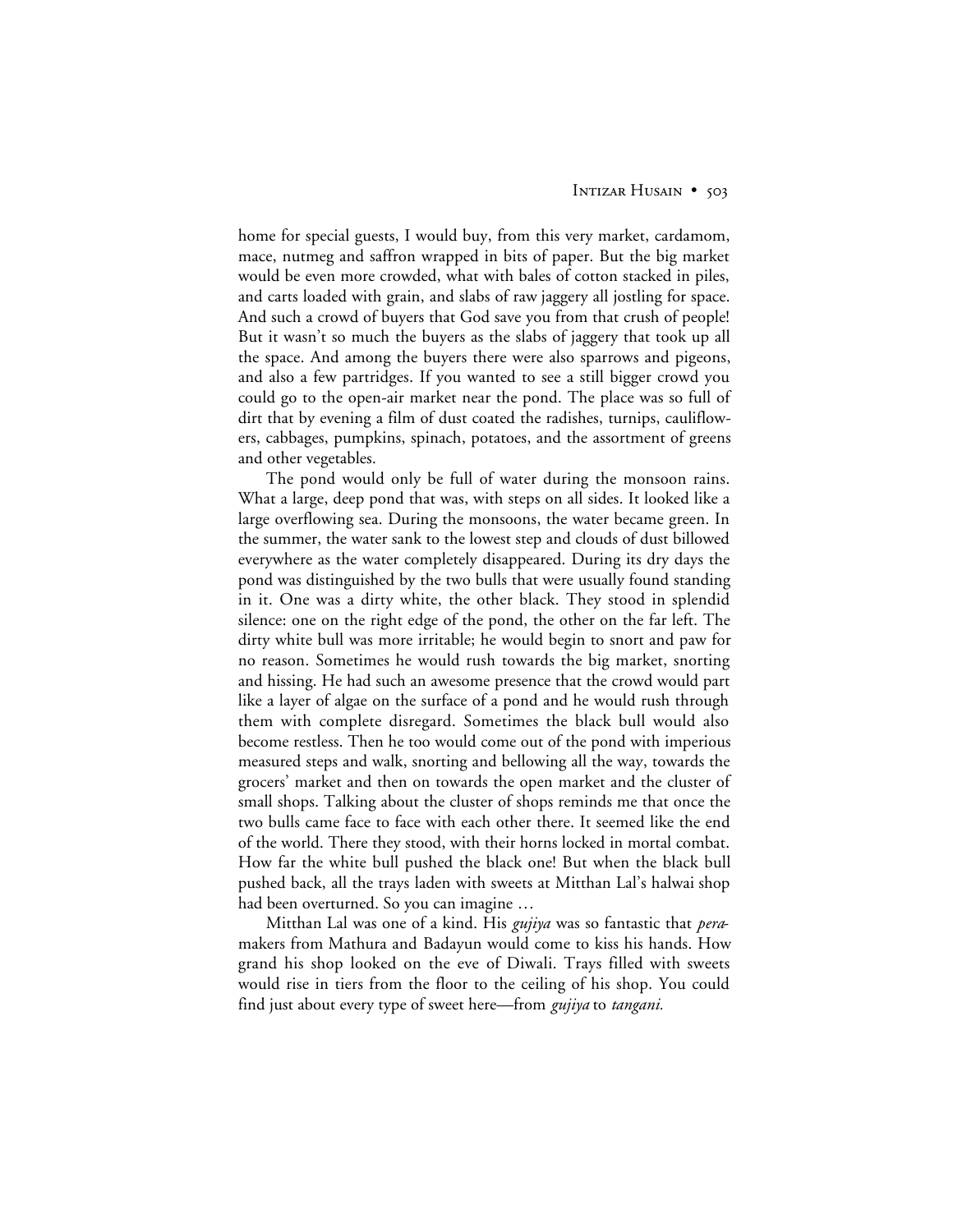And what could you find at Qayyuma's shop? Only *peras.* And even those were no match for Mitthan Lal's *peras* and *gujiya*. Anyway, this was not a marketplace. This was the only shop in front of Hafiz-ji's chaupal so there was never any hustle-bustle here. Though, every six months or so, or on certain special occasions, you could hear the cry: *Ram naam satya hai. Ram naam satya hai.* Then a dead body would be rushed through on its funeral bier. Following close behind would be a group of Hindu mourners clutching the firewood for the pyre and chanting their prayers for the dead. This was a Muslim neighborhood but, still, nothing much could be done since the way to the cremation ground went through this mohalla. No other Hindu procession or party ever came this way. Hindu wedding parties, which were led by horses festooned with kite-paper and tinsel streamers, would come right up to the edge of the lane and then turn left towards the Red Temple Lane. The wedding procession of Ramchander-ji would also duck into that lane. Everyone who sat in front of Qayyuma's shop had to get up and go to the edge of the lane to watch the elephant with the red and yellow checked pattern painted on its forehead carrying the howdah in which Raja Ramchander-ji, the groom, and Sitaji, his bride, sat dressed in their bridal finery. Everyone who wanted to play Holi also took the same route. The largest of all Hindu parades and pageants was Ramchander-ji's wedding procession. Only one other procession had ever been bigger. That had been when Master Piyare Lal courted arrest. That time there was such a crowd here, and such an angry one at that, that had they stormed the police station they would have torn the policemen from limb to limb. The police, too, had their guns trained. Master Piyare Lal paused before entering the police station and addressed the crowd, "Friends, don't forget the words of Mahatma Gandhi. We don't talk about an armed revolution; we only advocate nonviolence. This is what Gandhi-ji has taught us. This is our belief and therein lies the key to the success and happiness of our people. *Mahatma Gandhi ki* …" and the crowd roared … "*Jai!*" The air was rent with jubilant cries of: *Inqilab Zindabad!* and *Mahatma Gandhi ki Jai!* Master Piyare Lal folded his hands as he said namaste to the crowd and entered the police station. Then the massive iron-barred gate clanged shut behind him. After the historic battle of the bulls, this was the second major event in the lives of those who lived here.

Only one procession actually went past Qayyuma's shop. And it wasn't a particularly large procession either. It was the procession of the saint Shah Madaar's rods. They weren't exactly rods. There was just one long staff-like thing, as long as the tallest alam*.* It would be carried to the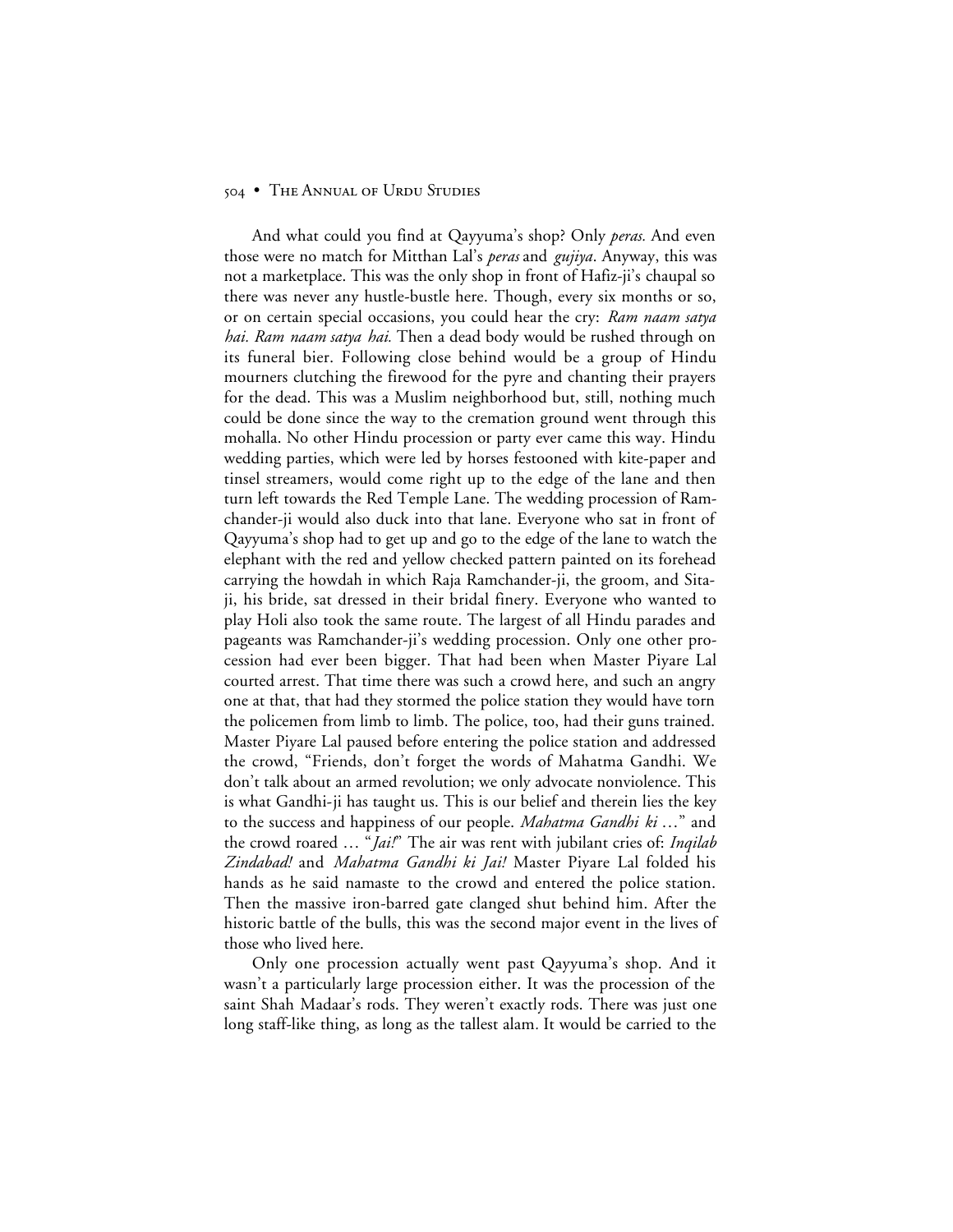accompaniment of drums and cymbals. A person who looked like a dervish would walk alongside wearing green robes. He had long unkempt hair and wore a red and yellow string around his neck. He was the keeper of Shah Madaar's shrine. He would plant the staff in front of Uncle Farooq's gate. The drums and cymbals would start to beat furiously. And some kind soul would come and distribute *malida*.

There, I nearly forgot to tell you about the big procession. The *zuljinah* procession also took this route. After all, the way to Karbala also passed through here. If you went straight, you reached the ruined Chamunda. If you turned left and walked forward a little you could see the moss-covered spires of Karbala. But let me refrain from talking about Karbala for now. If I go that way again I'll never return. But there's no harm in going towards Chamunda. I often used to roam around near its ruined ramparts. I kicked the dust from there up to the little bridge on many a scorching afternoon. Drained by the heat and unable to take another step, I would go and sit on the roof of the Chamunda where an ancient peepal tree provided respite from the relentless sun. This was the only sheltering tree for miles around. Not a single banyan or mango or tamarind grew in this wilderness. The ruins of Chamunda added to the desolation. It must have been a large temple a long time ago but Time had not been kind to it. A few broken-down, moss-encrusted walls and a roof were all that remained. Under the roof was an idol that, as far as I could remember, had not seen any fresh offerings of flowers. Behind it stretched the eerie stillness of the cremation ground. One never knew when a corpse was brought here or when it was burned. Other human beings were never seen, at least not on those blistering afternoons. Although, yes, if you sat under the shade of the peepal tree on the roof of Chamunda, you could see a few plowmen in the far distance digging at the base of the yellow dunes and loading the dun-colored earth onto donkeys. From this vantage point, that scene looked like it belonged to some other world. You never ever saw another human face near the ruined temple. There would just be us and a few monkeys that were dangling from the branches of the peepal tree. But we were never scared. It was only at night, when we heard the howl of the jackals from the direction of Chamunda, that we were frightened. In the silence of the night, their howling could make my heart thump with terror as I lay in bed. Listening to them, I used to imagine that all the jackals from the neighboring jungles had gathered on top of Chamunda and were baying with their snouts turned towards our homes.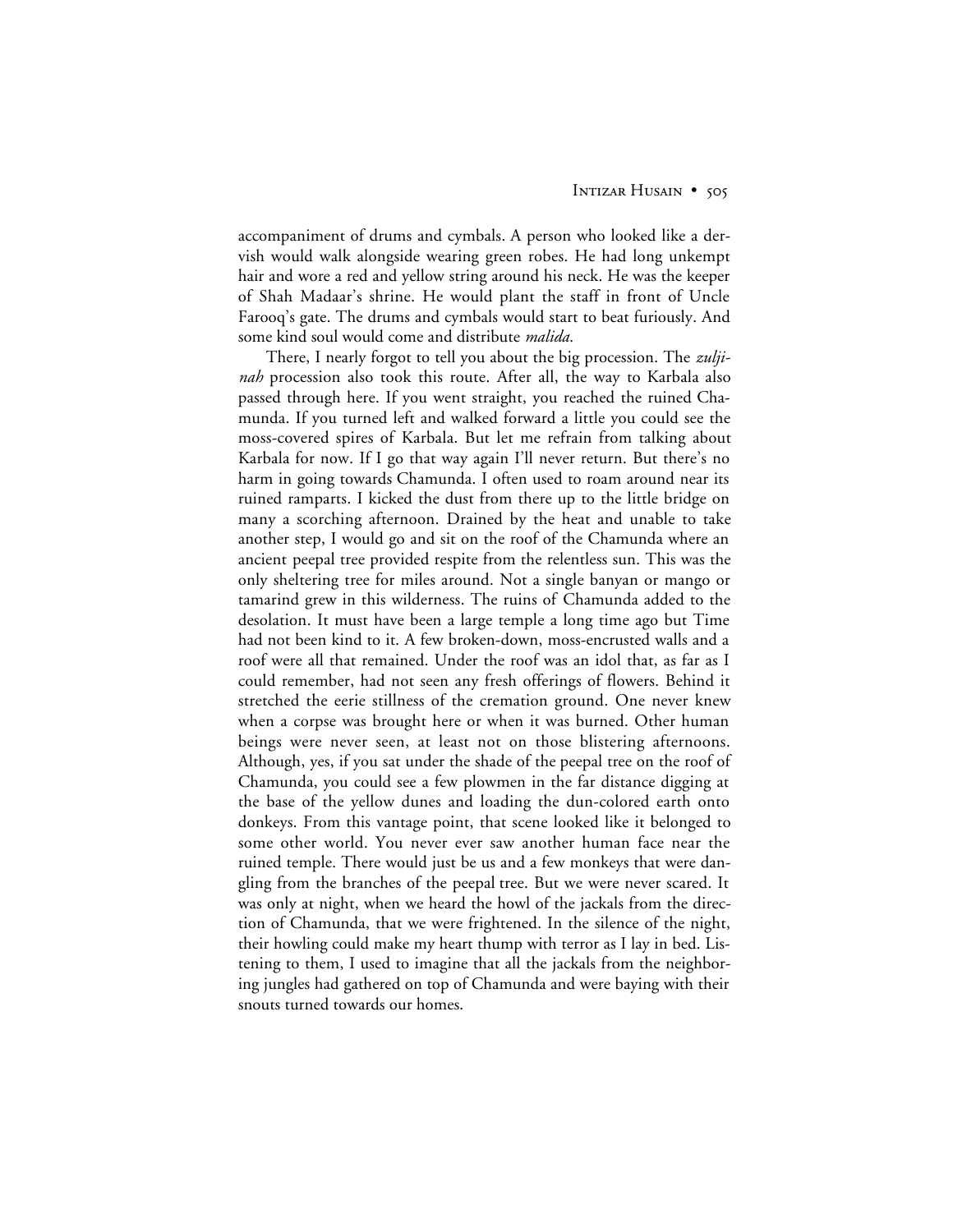There was only once that I was scared during the day. But I wasn't the only one scared. There were a whole lot of us. One blistering hot afternoon we had come out of Chamunda and were shuffling along the dirt track when Shaddu suddenly spoke up in a wonder-struck voice: "A woman."

"A woman," we stopped in our tracks and chorused, "Where?"

"There she goes."

Just up ahead, a woman was walking beside the dirt track. She was wearing a pale red ghagra with a matching blouse, and she had a ring in her nose and large hoops in her ears.

"You twits, that isn't a woman."

"Then what is she?"

"Look at her feet; you'll see for yourself."

When we turned to look, she was gone.

"But where did she go?"

At that very moment, a kite soaring in the sky let out a raucous caw. It was a strange keening sound that seemed to scratch the air around us.

"Run."

And we ran from there. The kite's screech followed us for a long time. Why am I talking about this in the past tense? That scene is frozen in time. I went down that track just a few days go. After all, how long has it been since my last dream? In my dream I saw everything just as it used to be. If anything, it looked brighter. Or at least it seemed so to me. It's only now, much later, that I'm able to look at that scene in minute detail. I do believe that things only reveal their true nature in dreams. Walls and niches, streets and alleys, plants and trees, the earth and the sky—it's only after we stop seeing them with our eyes that we begin to truly see them when they start appearing in our dreams and calling out to us. In the first dream, then in the second, then in the third, and so on. It's only after many dreams that my town has become fully alive before my eyes and I'm now able to see it fully.

See it fully … I said that wrong. I still haven't seen it fully. For, you see, I still haven't been to Karbala. How I love going in that direction! Then, God knows what happens, I wake up. The map is incomplete if it does not include Karbala. That used to be the high point of our town. You could only say you had mapped the town fully after you had been to Karbala. It's always the last stop on my enchanted journey. On those long, silent afternoons which never seemed to end, we would trudge through the dusty alleys of our neighborhood, walk from the Chamunda right up to the little bridge, and then, as we turned to trace our steps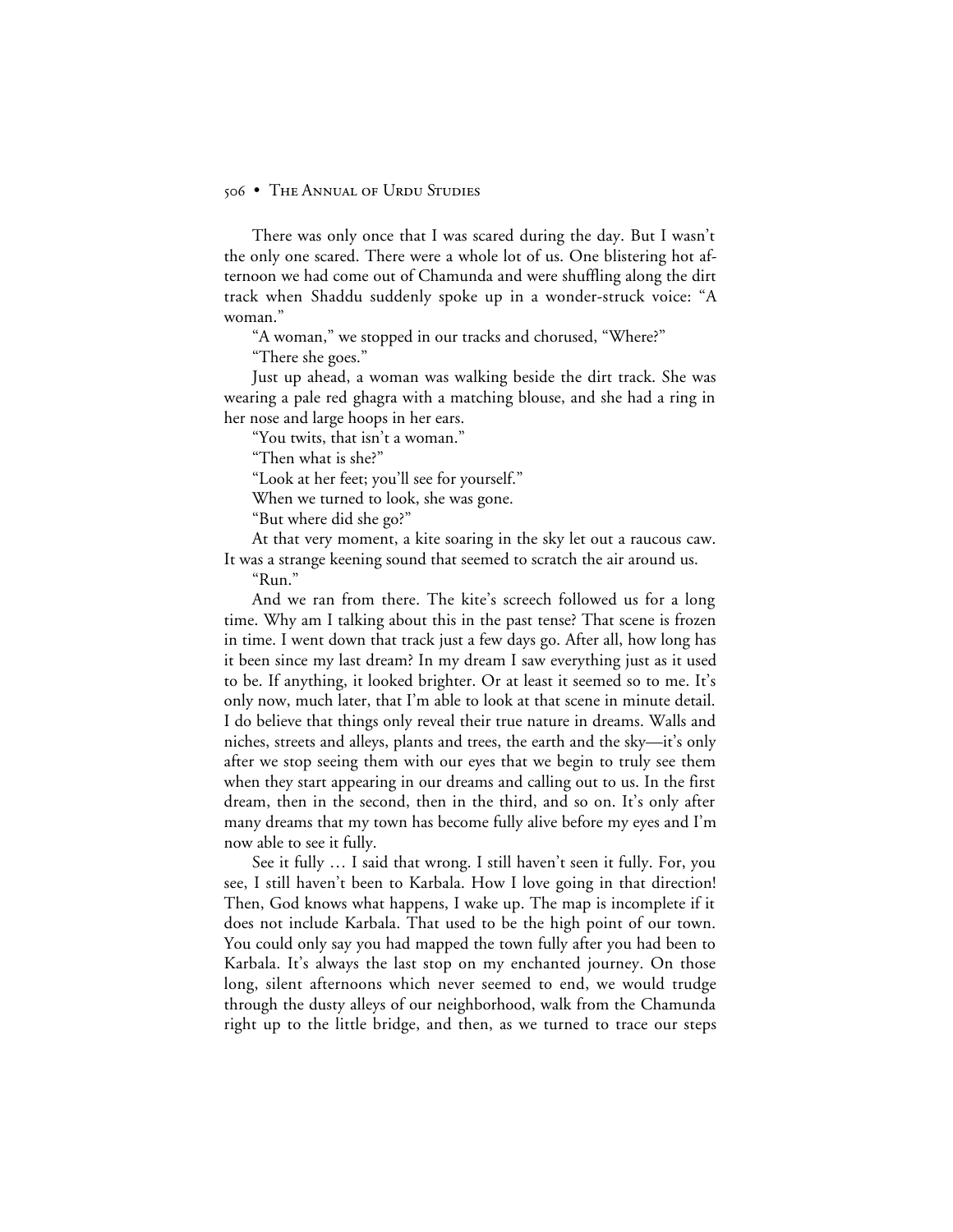back, one or the other of us would pipe up, "Yaar, shall we go to Karbala?" And it was as though we had spoken in unison, from deep within our hearts. And our feet would immediately turn in that direction. From Chamunda, we would go past the old fort. As we rounded the mound near the old fort, we would come upon the fields belonging to Sheikh Maddu where a Persian wheel would be spinning slowly. Just a little further a red tamarind tree grows and beyond that lies Babwa, the wrestling pit. After the Babwa wrestling pit there is a tangle of berry bushes, then the white man's grave, and then the orchard belonging to the Sambhali family. Just after you cross the orchard, there, there lies Karbala. A high wall runs all around it. And enclosed within, the deserted grounds of Karbala. In one corner there are two deep pits. The *taazias* belonging to the Shias are buried in one pit and those belonging to the Sunnis in the other. And the doorway … how tall and grand it looks. An iron-barred gate with two massive pillars on either side. Sitting atop the pillars are two spires which had become black from the onslaught of the sun and the wind and had begun to look as though they were made of iron that had rusted over. The gate would only be opened during Muharram; for the rest of the year a massive lock dangled from it. When we used to peer through the barred gate at that barren, sun-scorched wilderness, it truly looked like the desolate battleground of Karbala. And the searing loo wind that blasted us like a furnace seemed to come straight from the real Karbala. On this side of the gate, next to the platform, stood Bholu's hut, and inside its unpaved courtyard stood a pitcher of water under a *kaithu* tree. We would put the water in a coconut shell tied to its mouth with a bit of twine, pour it into our mouths without touching our lips to it and, with our thirst satisfied, sit down on the platform beside Bholu's hut. An old, exceptionally dense peepal tree grew in the middle of the platform so you could always find shade there. Other trees, such as the tamarind, grew along the left side of the Karbala wall. Those trees too were tall and dense. The tamarind fell from those trees in such abundance that you could never pick all of it up. You could find fallen tamarind all the way from the Karbala wall to the elephant's grave. There was only one bloodred tamarind tree—the one that grew right beside the elephant's grave. If you bit into its fruit, you could actually feel your mouth turn red from its crimson juice. Didn't I tell you that if I once venture towards Karbala I can never return? That's the way the place is. But I can't say any more about it because I haven't seen it for the past fifty years. I've never been able to reach it. The closest I'm able to go is up to Babwa's wrestling pit. Even that makes me happy; my Karbala lies just beyond. All I would need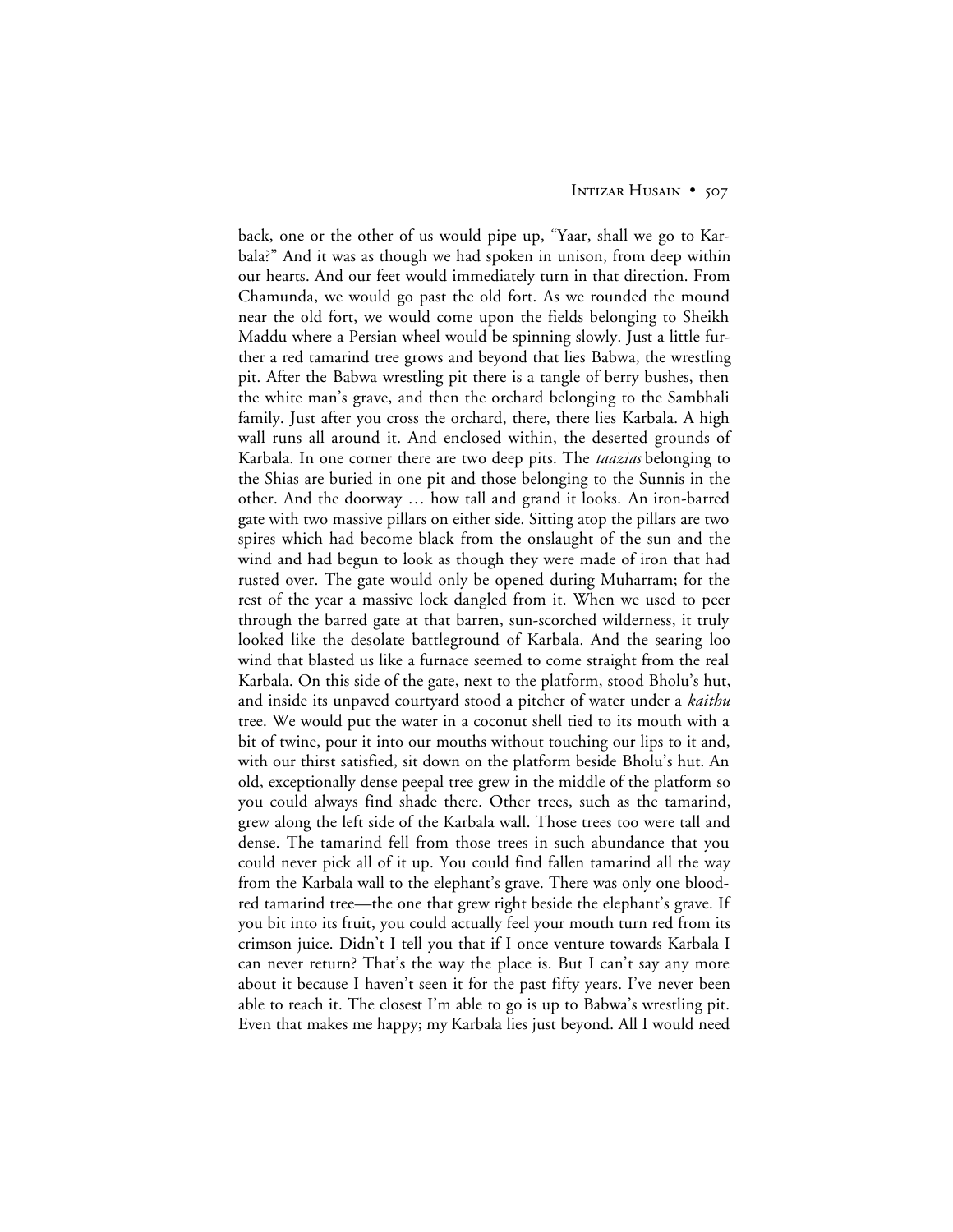to do is enter Sambhali's orchard and come out the other end and I would reach Karbala. But at that very moment, sleep deserts me and I wake up. Though, on one occasion I actually made it to Sambhali's orchard. How fragrant the grave of Sheikh Madad Ali Sambhali was! The *haar singaar* tree at the head of the grave had shed so many of its sweetsmelling flowers that the grave looked like a bed of *haar singaar* blossoms. How soulfully our dear departed Sheikh Sambhali used to recite the *soz.* Even the most stony hearted would leave the majlis with drenched handkerchiefs. A dirge-like atmosphere permeated his Imambara on the eve of the eighth day of Muharram. The majlis for the big alam would begin after midnight and Sheikh Sahab would start the recitation in a voice racked with pain:

# *When Husain turned towards the canal …*

People would begin to sob from the first line and by the time the alam was taken out the beating of breasts would have started in earnest. Cymbals beating outside, inside the rising tempo of loud mourning—the walls of the Imambara seemed to reverberate. Heads spinning and dazed by grief, mourners would begin to fall on the ground like ninepins, from where they would be picked up by watchful attendants who would lug them outside, place them on settees and sprinkle them with so much rosewater to revive them that their faces, necks and chests would become redolent and wet. The moment the call for the early Morning Prayer was heard, the cymbals would fall silent after one final resonant clap. The mourners would end their lamentations and the alam*,* with its shining, resplendent *panja* and its streamers speckled with red stains, would be stored away out of sight in the little room. That served as a signal for the sonorous lamentation to be reduced to muffled sobbing and the occasional hiccup. Soon afterward *sheer maal* would be distributed and I would return home in the pearly twilight clutching my portion. It would be nearly morning by the time I arrived.

History, too, has its moments of twilight. That year Muharram fell on one such occasion. It was the last Muharram for Sheikh Madad Ali Sambhali. His son had already announced his intentions of leaving. The family would depart immediately after Muharram. As always, Sheikh Sahab began reciting the *soz* on the eve of Muharram:

> *On the night of departure, when Shabbir went to the grave …*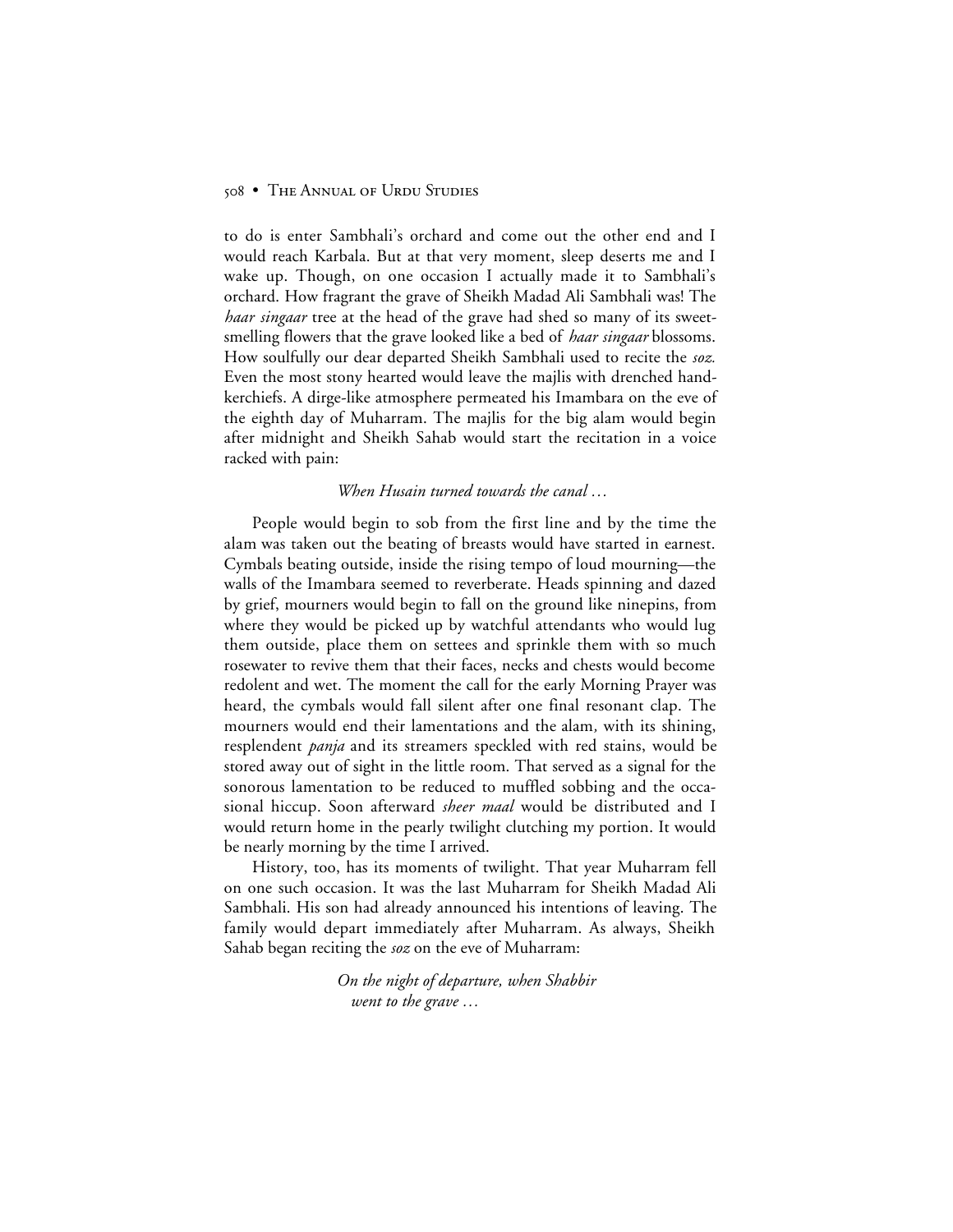But he was so overwhelmed by the first line that he never made it to the next line. His sons had to take over and complete the rest of the *marsiya*. Then, on the night of the eighth day at the majlis for the big alam, the *soz* that was traditionally narrated by Sheikh Sahab had to be recited by his sons. Sheikh Sahab took to his bed in such a state that he never ever got up again. Within weeks, he was gone. The Sambhali family buried their elder in the bosom of this land and went away forever.

Look how far I've digressed! As I was saying, on that one occasion, I made it all the way up to the Sambhali family's orchard. Before that I would wake up while I was loitering in some alley near Qayyuma's shop. Once, something terrible happened. I lost my way. I would come out of one alley and immediately find myself in another. Out of the second, I would enter a third. Allah, save me from this entrapment! What a web of alleys and back streets! My town didn't have so many streets. Have I, then, come to some other town? No, it looks like my town. But where have all these streets sprung from? Arrey, have I somehow come out in Qazi Khel? If this is Qazi Khel, where is Shavilat? I look everywhere but I can't find Shavilat. No, then this can't be Qazi Khel. It must be Hinduwara. Hinduwara had extremely narrow streets but every house had the figure of Lord Hanuman painted in a red-ochre color on the whitewashed wall beside the front door. A little further on you came to a chowk that had a well made of red stone standing right in the middle of the crossroad. A few steps more and the alley came to an end. Then you could go towards the road that led to the open-air market. There, straight ahead, you could see the pond. If you don't see all this, then this isn't Hinduwara. I wandered around for a long time, anxious and thinking that I must get to Karbala. How long must I wander around in these streets? I walk a few steps and the road comes to an end. What is this? Have I walked into a dead end? A dead end? But there was no dead end in our mohalla. I fret for a long time wondering how I could have reached this dead end. How will I get out? How will I reach Karbala? But what do I see … the dead end has disappeared. Instead, there's a flat expanse of ground. Empty and desolate. Not a living soul around. Ya Allah, where am I? What is this place? I spot a rustic-looking person walking past carrying a bundle of grass on his head. I hurry to ask him, "Where is the holy Karbala?"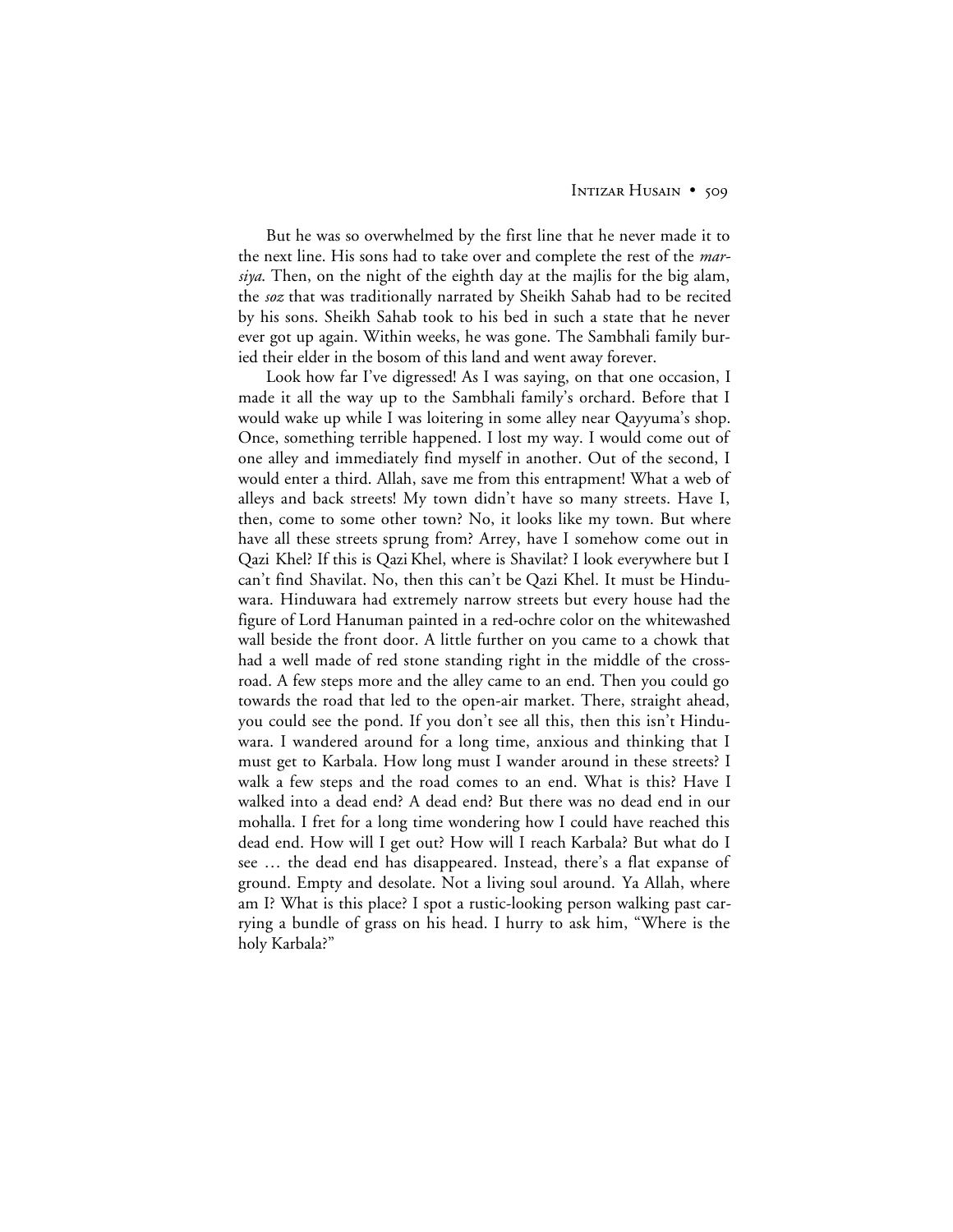"Karbala? Oh, you mean where the *Muslas*<sup>2</sup> go with their *taazias*?" "Yes, yes, that's the place."

"Ask a *Musla.* This is Ravan's Patpari."

Ravan's Patpari? But there used to be a tall tamarind tree over there. Where has it gone? On those scorching afternoons when we used to come this way we would go only as far as the dharmashala*.* We would gaze at Ravan's Patpari from a distance; it was a desolate, eerie place. Not a blade of grass nor a bush nor scrub grew on it. And only one tree. It stood right in the middle of the field looking like Ravan himself. As I was saying …. My heart began to beat furiously. I wanted to turn away immediately. Arrey … I've come to Qayyuma's shop. I've found my way. If I turn left instead of going straight ahead from here I'll first come to the cowherds' lane, then the ruined tomb, then the old fort beside the hillock … Arrey, but where did the cowherds' lane go? Has it gotten lost? I'm surprised. And then I wake up.

Once again, I've reached there. Once again, I'm surprised. This used to be the *ikka* stand. And here was Ismail the shoemaker's shop. So many shoes displayed on shoe-racks and a needle forever busy in his hand! Bits of shiny black and tan leathers would be strewn all around him. Where has that shop gone? The snake charmer is playing his flute in front of a closed basket. A crowd of people, young and old, is standing in a circle around him. I stand among them, as though I'm a part of that crowd. Finally, the basket's lid opens. Two hooded black snakes emerge and begin to sway. Their needle-sharp tongues dart in and out of their mouths. They're coming towards me and their hoods are becoming larger and larger. Suddenly, my eyes fall on a grubby boy standing in front of me who has been staring at me instead of watching the snake show. Thoroughly rattled, I look around furtively and slip away from the crowd. I remember that I don't have a passport. I've been roaming around here without a passport. Fear grips me and now I'm all the more terrified of that boy who was staring at me. Has he recognized me? My heart begins to beat furiously. Did he see me slipping away? Is he following me? I quicken my step. I come out of one alley and quickly duck into another. From there, I enter a third. It's deserted. There isn't a soul around. Two jackals are standing beside the peepal tree staring at me. My feet feel like lead weighing a hundred *maunds* each. Then my eyes open and I'm

 <sup>2</sup> A term of contempt used for Muslims, often also used as "*musalla*." —*Editor*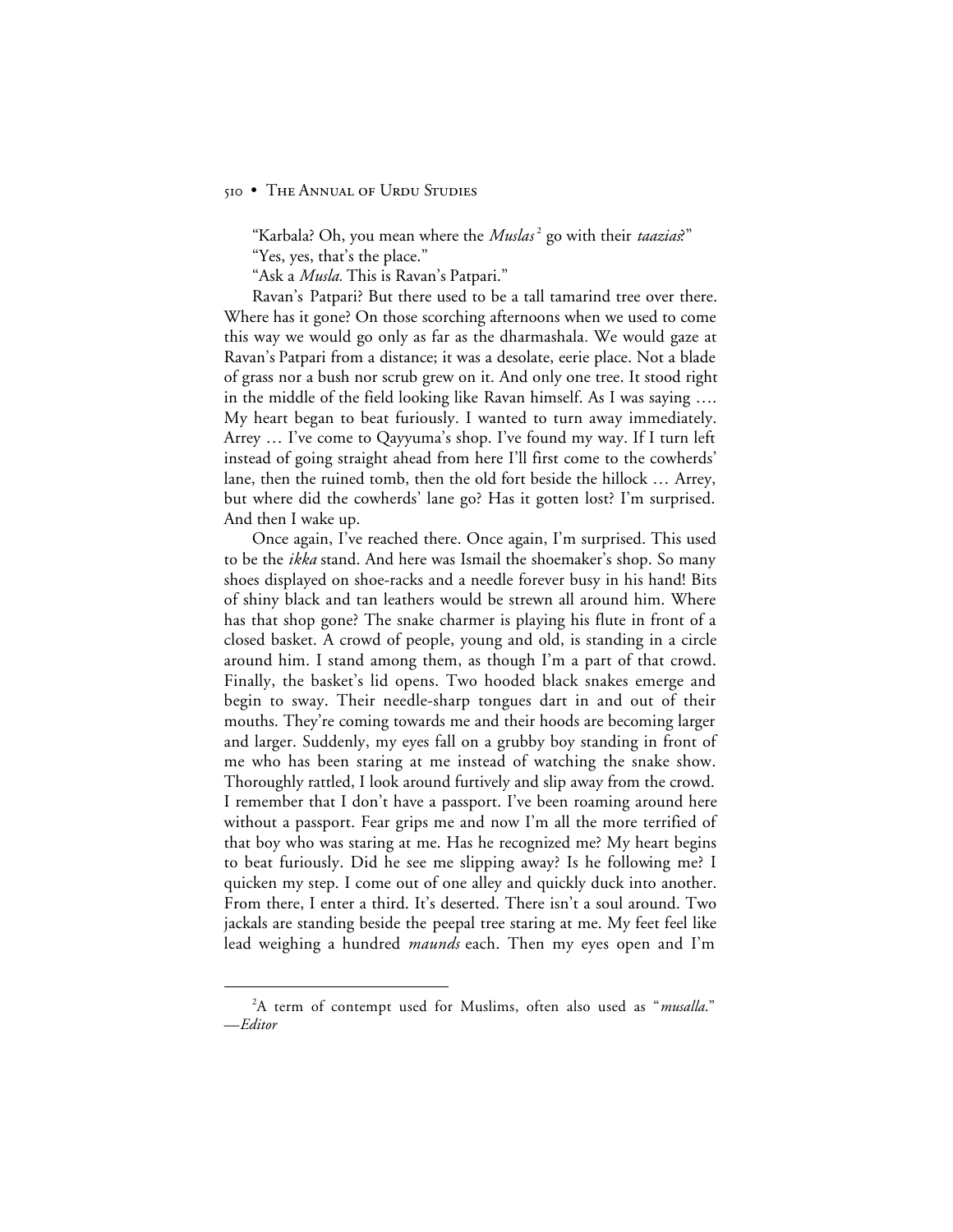awake. It's a good thing that I wake up. God knows what else awaited me! I've been saved. Because I had neither visa nor passport with me. I have only one claim on Guisetown, at least to my way of thinking I do. And that is that I'm part of its soil. My umbilical chord is buried there. But what significance does that have? Even if you are part of that soil, so what? The thing that matters is the visa. Without a visa, a man who has left this land can never enter it even in his dreams. So it was a good thing that I woke up when I did. This is the only time that I've been relieved to wake up and find that it was only a dream. Otherwise, I usually curse myself on waking up and wish that I could have slept longer so that I could have dreamt some more, even if I had slept longer than the men who fell asleep in a cave and won't be woken up until the Day of Judgment. It's not as though I was trespassing. I was only wandering around the streets of my own town. Why couldn't I have wandered around some more? It felt good to be back on those streets. After all, it's only through these nocturnal wanderings in my dreams that I've come to know my city so well. When I lived there and used to look at it all with my eyes wide open it was tantamount to not seeing my own town! How much do any of us see with our waking eyes? Things reveal their true selves only in dreams. That's why I was saying that the story called "Qayyuma's Shop," which someone else wrote, has been thirsting for completion. *I* must write that story. And I must write it now, now that I've scoured that town in my dreams for fifty long years.

Fifty years is not an inconsiderable period. I mean the dreams of fifty long years. There are so many dreams that it's difficult to count them. Except for that one dream when I didn't have a passport, every dream has been such that I've wished I could go on dreaming it forever. I've always regretted waking up because wakefulness brings nothing but misery and wretchedness; sleep brings such relief. Save for that once, I've always felt sad on waking up, and also happy. Happy because one night's sleep has given me so much, almost as if my lap has been filled with treasure. And sad because so much has been held back from me, almost as if it was within my grasp, yet still eluded me. One morning I felt particularly wretched when I got up. That was the night I saw Bela. I felt as though I had gone back to my own home. It was wide open. And empty. Arrey, there's no one here. Where has everyone gone? I go to the room upstairs. I look out the window that faces the back street and there, across the street, is Lala Piyare Lal's tall house. I open the window … and what do I see? There in front of me on the roof of her house stands Bela, drying her hair. She looks so pretty. Bela was never so pretty. She looks like a fairy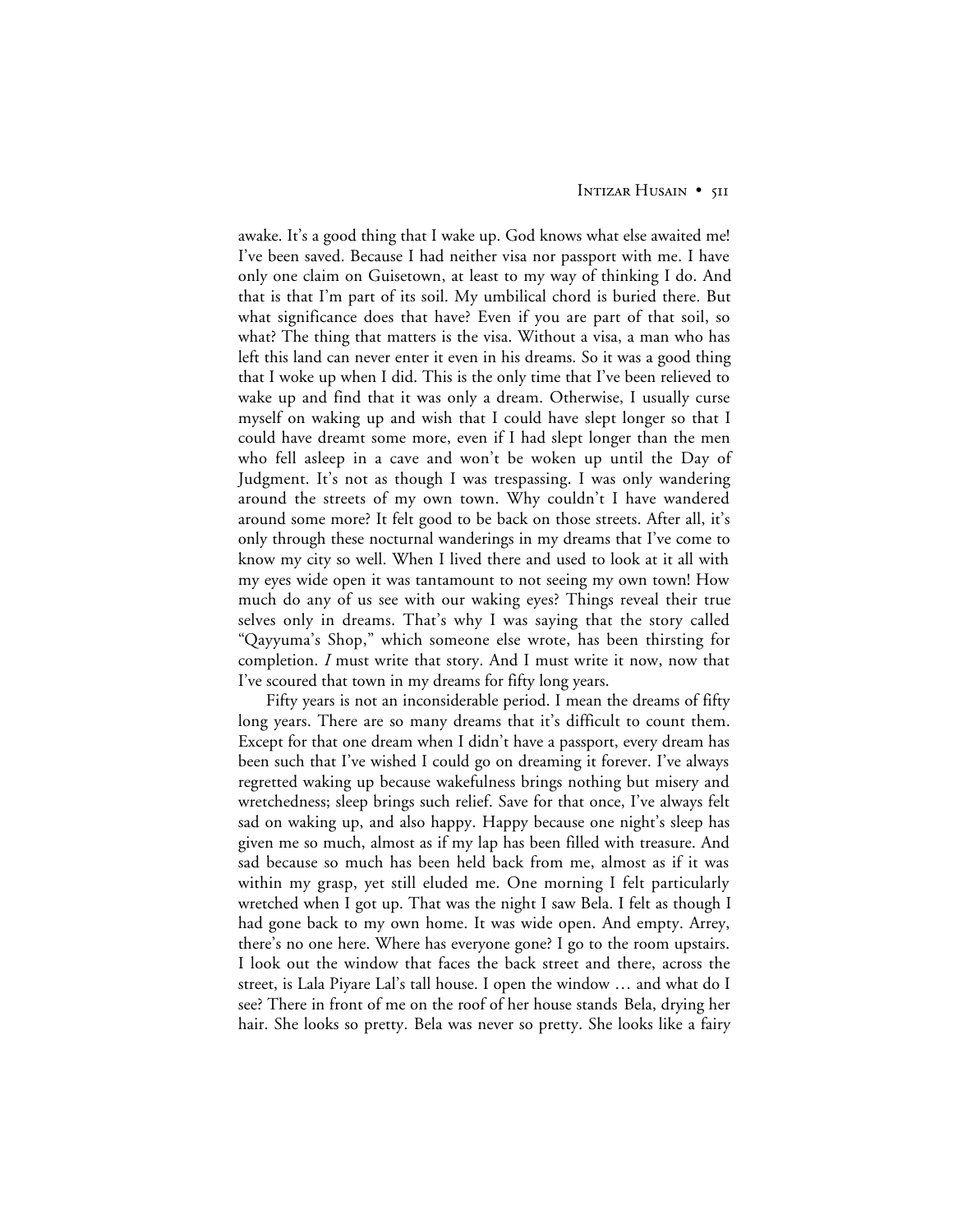who has flown down from Fairyland and alighted on Lala Piyare Lal's roof. I feel like jumping across to her roof to touch her to see if she's real, is this really Bela?

I keep looking at her like a moron. Then I go close to her and say, "Bela? You are Bela, aren't you?"

"No, I'm Beecha," she lets out a peal of laughter, then turns around and slams the door shut. She slammed the door so hard that its deafening sound caused me to wake up.

I never saw her again. How I longed to see her again in my dreams! But dreams come of their own volition. And they come suddenly, unexpectedly. After that, I thought of Bela on many occasions, but always with regret: why did I never notice how pretty she was in those days? Why did I always make awful faces at her? Whenever I spotted her on her roof, I would start making hideous faces and she would call out to her mother, "Mother, look, that *Musla* is making faces at me again." And I would immediately duck behind the window.

Once, on the occasion of Holi, a troupe of dancers and singers had come from the nearby villages. I spotted Bela, standing in the crowd and watching the Holi-revelers beating their drums and singing and dancing. I went and stood close beside her. She was so engrossed in watching the dancers that she didn't even notice. This was the first time I had ever had the opportunity to stand so close to her. I said to her, very nicely, "Bela." She turned around with a start, saw me and hissed, "Get lost, you *Musla*!" and was gone.

Then there was a dream that made me laugh, and also saddened me. We're leaving Guisetown. As we're about to turn the corner, my eyes fall on the roof of our house. How black it has become from the wind and rain, and how dilapidated! A kite comes and lands on its parapet. A paper kite, with its broken string dangling behind, swims in a lazy current of air above. Its crimson string skims the parapet as it floats past. My heart begins to sink. The *ikka* turns the corner and, within a single beat of my heart, the blackened tumbledown parapet of my house disappears from sight.

I laugh. What a dream! It was only the sooty, moss-encrusted, decaying parapet of our old house, not the arch of the Alhambra Palace! And it's not as though I was leaving Cordova behind me! It was only Guisetown. One may well sigh when leaving something precious behind, but not when leaving behind something as commonplace as Guisetown, which could never make a place for itself in history. How I laughed! Then I became sober and that sooty, moss-encrusted, decaying parapet swam in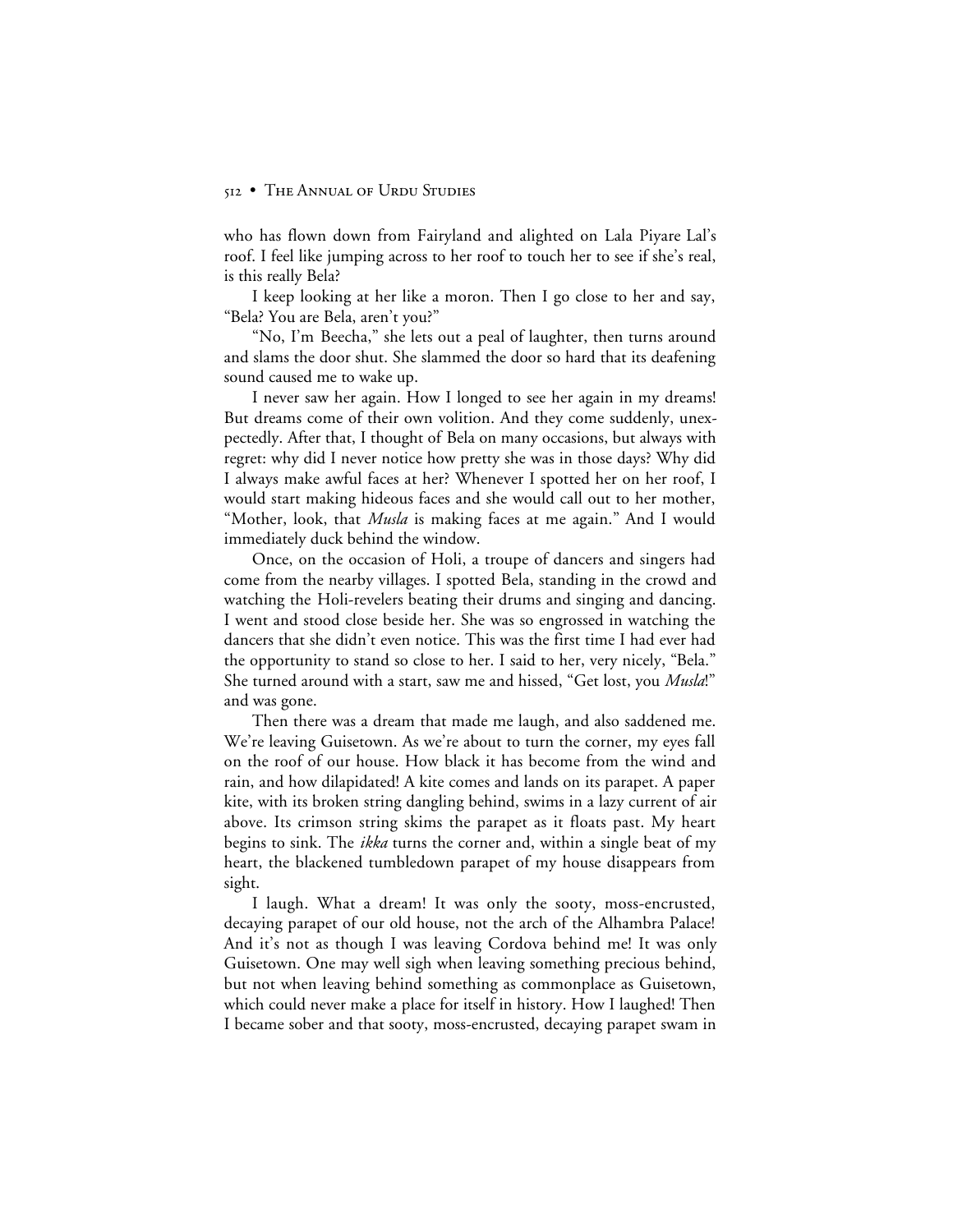front of my eyes for a long, long time. Then the thought occurred to me that perhaps I had never actually left that place. Perhaps I was still there, left behind. After a very long time, I feel like laughing. I've had many dreams but, finally, that moss-encrusted, broken-down parapet has revealed itself to me! Then, once again, sadness overwhelms me. Swimming before my eyes are all those kites whose strings others had cut and I had grabbed while standing on that parapet. And also, all those other kites which had eluded my outstretched hands and grasping fingers and simply floated past. And also, all those other kites with long dangling strings that must have glided past my parapet. Someone else must have grabbed them. A kite whose string has been severed is bound to be grabbed by someone or other. Such is the fate of a kite whose string gets cut by another kite. There are very few kites that manage to elude the outstretched hands and grasping fingers of eagle-eyed little boys and find a safe haven in the tangled branches of a tall tree.

Anyhow, I'm not about to write an epic on the rise and fall of kites. Such a story would be long and quite heartrending. Nor do I intend to write a history of my fifty-year-old dreams. In any case, I couldn't write that since I don't remember any of my dreams in their entirety. Every dream rises before me in my subconscious as though there's a great deal preceding it that I've already seen, and whatever I'm seeing now is actually only a dream and I'm slipping, slipping through the spiral of sense and sensibility. And then the dream ends, or rather it doesn't end, it simply dissolves. Anyway, a dream is not a short story or a novel that ought to have a plot with a well-defined beginning, middle and end. But even so, my dreams are unusually disconnected and unrelated. I mean, the dreams I've had during these past fifty years. Or so it seems to me. It's almost as though every dream is a link in a long chain. Yet all my dreams are so different, so unrelated. That story about Qayyuma's shop that I've been wanting to write again … suppose that turns out to be equally unconnected? My story isn't like a proper story; it's like recounting a dream. Actually, it's quite a pity that a real, living city should be reduced to a dream. Guisetown existed fifty years ago, and fifty years later it's still there. If anything it's more real. Because, during these fifty years, the towns and cities of this Subcontinent have made great progress in terms of trade and commerce. Great new plazas, shopping malls, housing colonies, apartment blocks and bungalows have mushroomed. Guisetown, too, has grown in proportion to my imaginary blueprint. That is, it's no longer the Guisetown of Qayyuma's time. This town has now grown and expanded so much that it's difficult to describe it within the framework of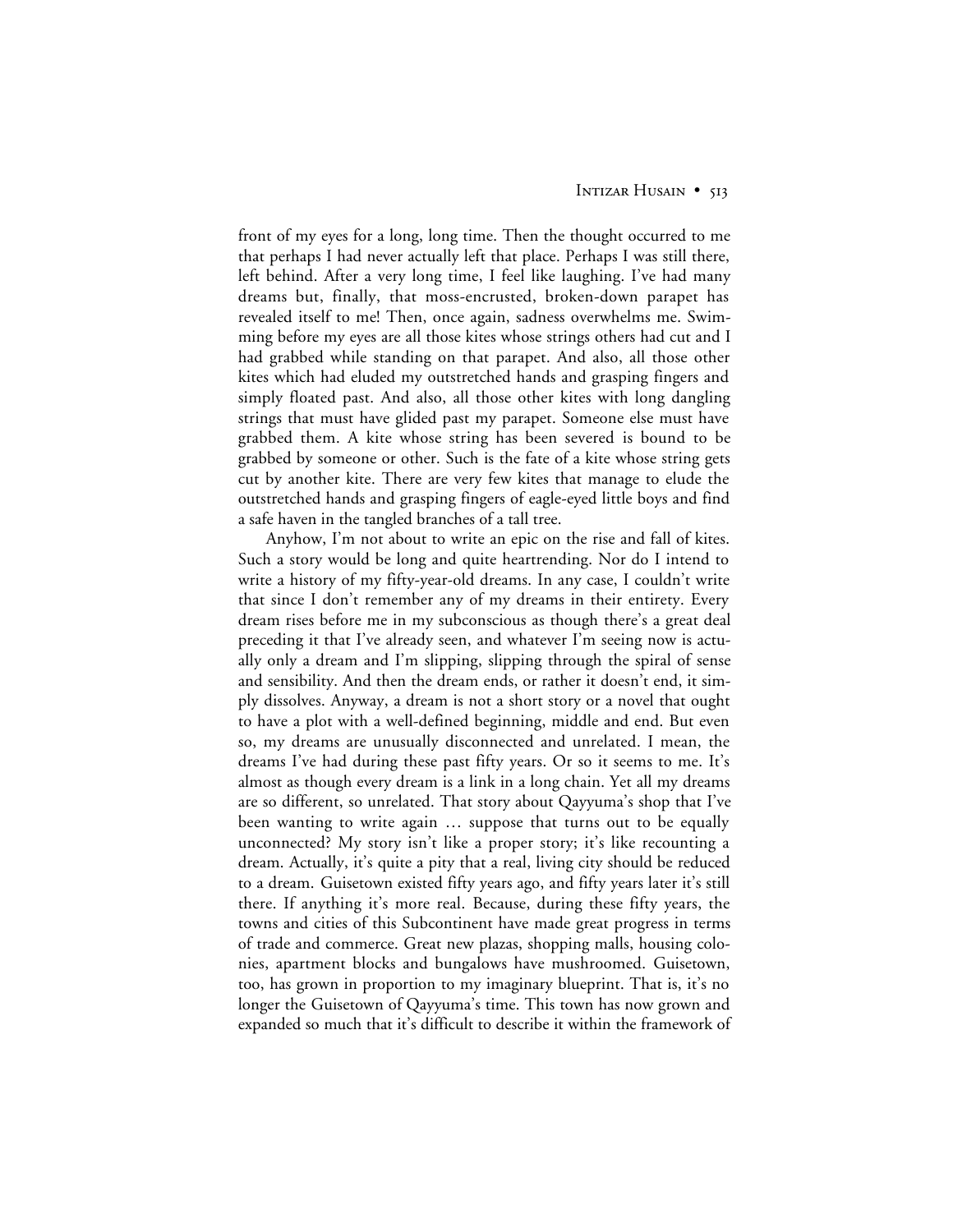a short story or novel. Be that as it may, I still have to rewrite that story—either completely or partially. As the author has said, while writing "Qayyuma's Shop" he forgot to describe the main character of his story. All the characters described in it were minor characters. Qayyuma himself was a minor character. The day he closed his shop and left Guisetown, that very moment he became a minor character.

The protagonist of this story is the person who stayed behind. At that time, it didn't occur to any of us that he wasn't leaving with us. He was rooted in that ground and he didn't budge when the rest of us were going. The writer didn't think of him, even when he was writing his story; he simply went on describing Qayyuma. It was only later that it occurred to us that that person who was one of us was no longer with us. Where is he now? He used to sit on the stoop of Qayyuma's shop. But now that Qayyuma's shop is closed, where is he? Has he found a new perch? No one seems to know his whereabouts. I've come to know every little detail about my town through my dreams and it's very strange that he's never appeared in any of my dreams. He's the only one who's never appeared in my dreams. Other than him, there's no one from Guisetown who hasn't, at sometime or other, come into one of my dreams. Even Bela appeared in my dream on that one memorable occasion and showed me a tantalizing glimpse of herself. And what a glimpse that was! There she was drying her hair! Such long hair! Fairies are said to have such beautiful long hair. And what a lovely, full bosom! I must have been blind when I lived there. I was so busy making faces at her that I never saw the beauty that was Bela. Anyhow, had I seen her beauty, this story would have become Bela's. So it was a good thing that I never saw her for what she was. But why has that person never appeared in my dreams?

I've suffered defeat in my dreams on only two counts. First, I've never ever been able to reach Karbala in any of my dreams. And, second, I've never been able to find that person in my dreams. For fifty years I've been wandering in this dreamscape. Are these my dreams or the Fourth Corner of the world? Once a world-weary all-knowing king said to his son: "Conquering the world has been the glorious tradition of all great rulers. So go out and conquer the world." But at the same time, that old father who had seen the ups and downs of life cautioned his son, "Go to the Three Corners of the world but don't ever step into the Fourth Corner because endless hardships for the conquerors of this world lie there." The young prince heeded his father's wise counsel. But once, while chasing a deer, he unwittingly entered the Fourth Corner. The deer soon disappeared and the bewildered prince found himself alone in the terrifying